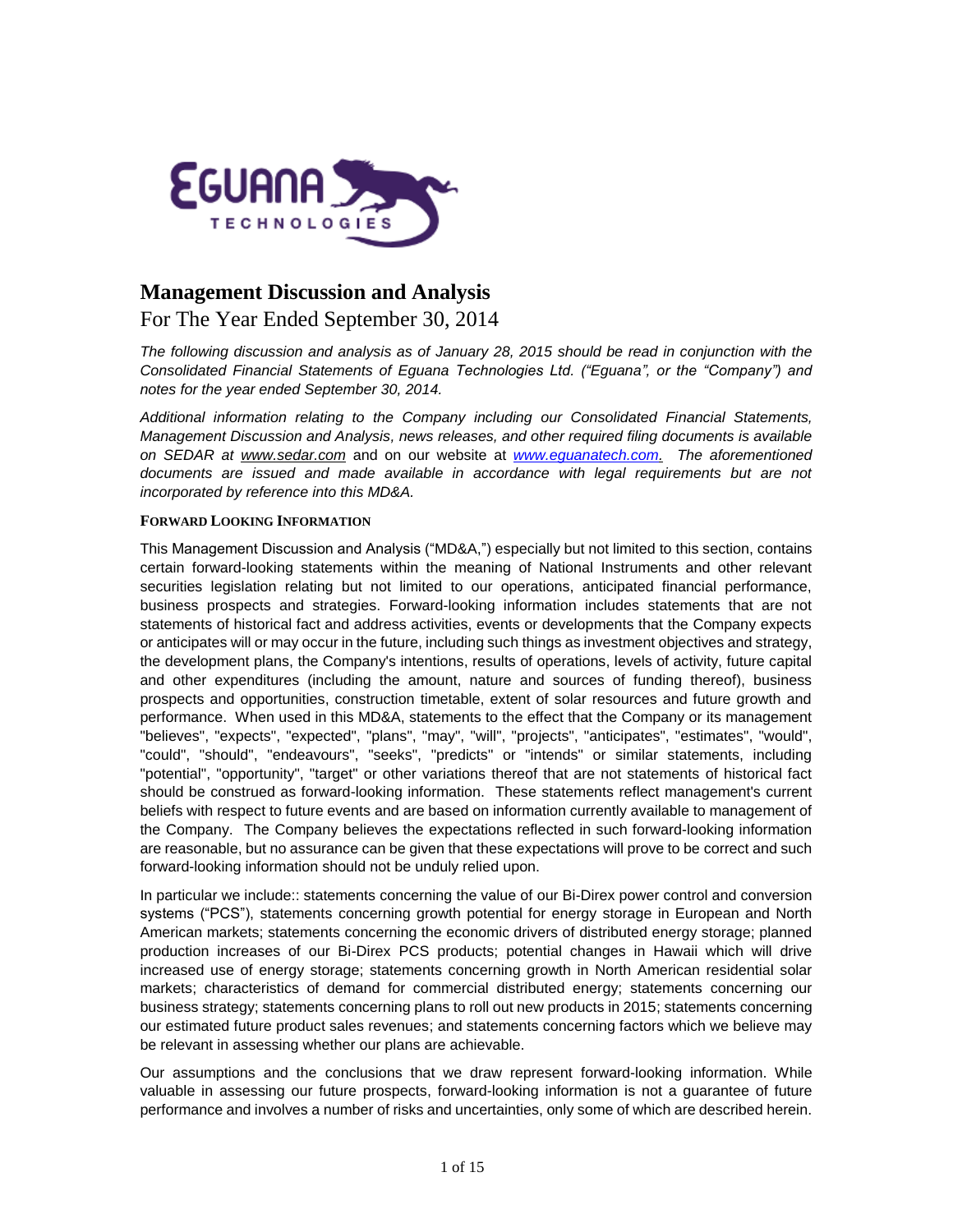Many factors could cause the Company's actual results, performance or achievements, or future events or developments, to differ materially from those expressed or implied by the forward-looking information.

Should one or more of these risks or uncertainties materialize, or should assumptions underlying the forward-looking statements prove incorrect, actual results, performance or achievement may vary materially from those expressed or implied by the forward-looking information contained in this MD&A. These factors should be carefully considered and readers are cautioned not to place undue reliance on forward-looking information, which speaks only as of the date of this MD&A. All subsequent forwardlooking information attributable to the Company herein is expressly qualified in their entirety by the cautionary statements contained in or referred to herein. The Company does not undertake any obligation to release publicly any revisions to forward-looking information contained in this MD&A to reflect events or circumstances that occur after the date of this MD&A or to reflect the occurrence of unanticipated events, except as may be required under applicable securities laws.

#### **BUSINESS OVERVIEW:**

# *COMPANY OVERVIEW*

We are a leading supplier of power control and power conversion technology for the distributed energy storage sector of the power industry. We design and manufacture products which provide the critical power control and conversion functionality needed to create energy storage systems. Our technology is scalable to higher power ratings; however our focus remains on the lower power ratings required for energy storage systems (sometimes referred to as "ESS") that are "distributed" across the power grid near the point of electricity consumption.

Our products charge and discharge batteries converting alternating current to direct current (charge function) and converting direct current to alternating current (discharge function) in a seamless bidirectional conversion process. Our products are the critical point of connectivity of an energy storage system with the power grid and the consumer or "load" and are the focus of regulatory control over the interconnection of ESS to the power grid.

Our business is global. Our primary markets are in Europe, the United States and Japan.

# *Our Markets*

Distributed energy storage is a disruptive technology that will change the way in which consumers and businesses connect to conventional electrical utilities to source higher quality electrical energy for their needs at lower costs and greater reliability. There are multiple applications including storing renewable energy especially solar produced at low demand periods to meet peak demand at other times of day, providing peak shaving capacity, providing voltage control and frequency regulation to the power grid; and providing back up power to quick charge an electric vehicle.

At this juncture we believe demand for our products will be driven by the following factors:

# *Solar Self Consumption or Time Shifting:*

Distributed energy storage systems (sometimes called "ESS") enable the owners of solar PV systems to store electricity produced during the day and to use it to reduce the amount of electricity purchased from the power grid in the evening. Demand for solar self-consumption has emerged in the past 2 years as a result of the combination of rapidly declining costs of solar electricity and lower battery costs which make storing solar power an economic alternative to utility supplied power. Solar self-consumption has its greatest value in markets where the homeowner's alternative cost of power from the utility is high and where there are limited incentives to generate solar power for sale to the power grid. This is the case in many European countries, especially Germany and Italy, where demand for solar storage is expected to grow significantly.

We estimate that approximately 20% of solar PV systems installed in Germany in 2014 included energy storage a total of approximately 10,000 systems. EUPD, a German research firm, estimates that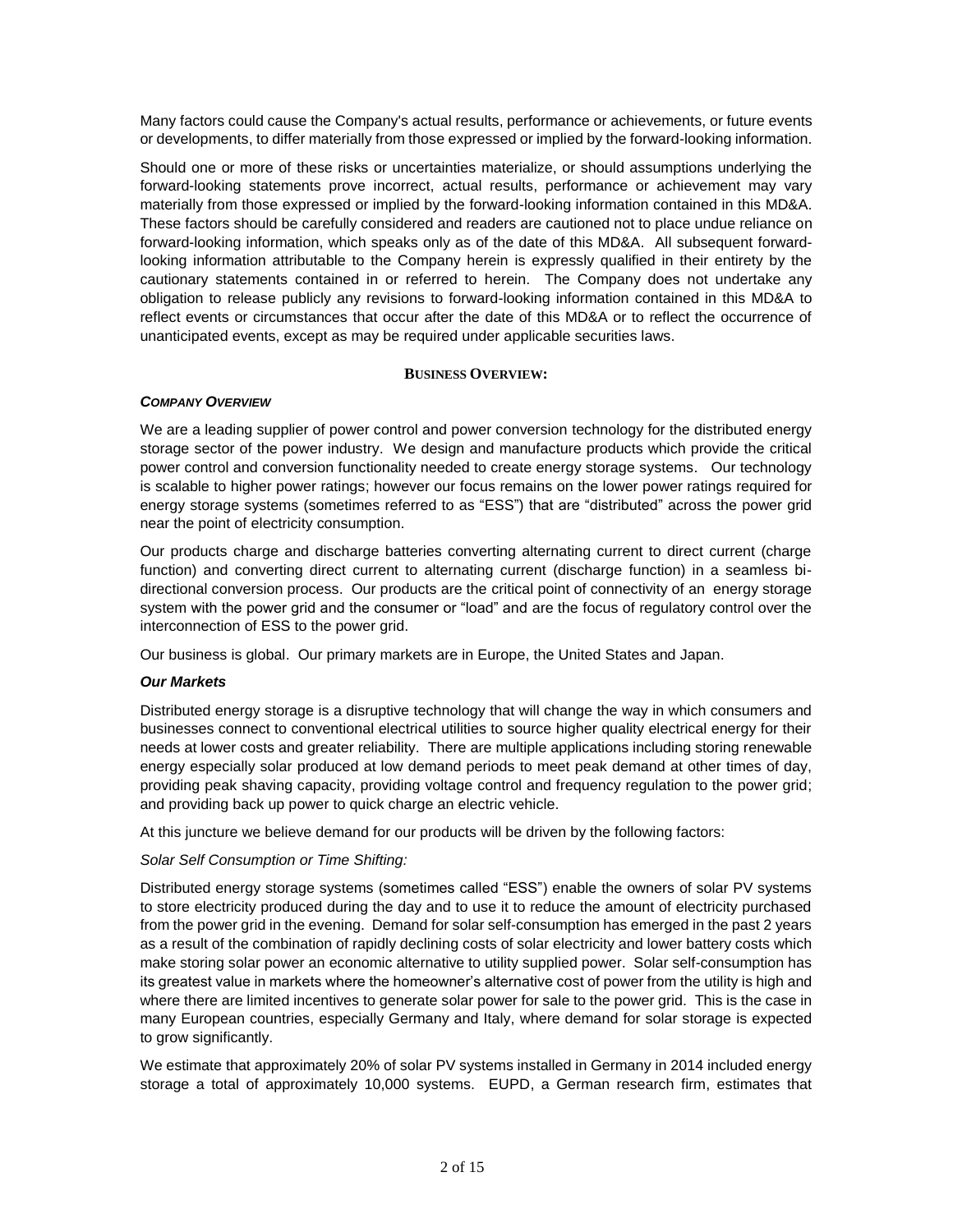demand will grow to grow to more than 100,000 households per year by 2020 and that more than 50% will be retrofits rather than new systems.

#### *Grid Quality Services*

Increased levels of solar distributed solar, especially on residential feeders, impact the ability of the utility to balance loads, control voltages within the prescribed ranges, and maintain frequency control. These power quality issues have the potential to limit the growth of residential solar PV systems, which are valued for the lower cost power and for the beneficial impact on the environment.

Energy storage installed alongside residential solar PV systems mitigates these issues, allowing much higher levels of solar penetration on the feeders. The same energy storage system also provides back up power to the homeowner which can be used to support home energy management systems and to provide quick charge capabilities for electric vehicles.

We believe that these values will drive increased demand for distributed energy storage from companies which are actively marketing residential solar PV systems and which have the capacity to create "fleets" of storage systems that can be accessed at scale by the electric utility.

We believe that most of the leading solar integrators and solar leasing companies will add energy storage to their product offerings over the next 12 – 18 months in order to address the power quality issues that might otherwise stall continued growth in this sector.

#### *Utility Demand Charges:*

Utilities are changing the way in which they bill for services. Increasingly, utilities are moving from a simple price per kilowatt hour of electricity consumed to a fixed charge per billing cycle for the right to demand power from the grid in addition to the per hour billing. This "demand charge" is based on the peak demand at any period of time during the billing period creating a strong economic incentive for customers with high peak power demands to reduce or eliminate the peak to a point that is closer to the average demand.

We believe that these markets will be served mainly by energy service companies who will also provide equipment financing as part of a broader energy management package. We believe that these companies will move towards creating "fleets" of behind the meter energy storage that can participate in supplying capacity and other ancillary values to the power grid.

# *Our Opportunity*

Distributed ESS typically have lower power ratings reflecting the requirements of their environments. For example, residential systems in Europe are typically about 3kW; whereas residential systems in the USA are typically about 5kW. In commercial and light industrial applications, power ratings will be higher; although based on market feedback, we believe that a large portion of the market will be for power ratings below 60kW. Moreover, in these markets reliability on demand is more important, and asset redundancy is emerging as a critical factor. We believe that this will lead to demand for systems comprised of two or more ESS modules with lower power ratings to meet a given peak demand, instead of a single high power ESS matched to peak demand.

Conventional power inverters developed for the solar industry use a high voltage design and are difficult to use with most batteries, except with significant energy losses and added cost. Bridging the gap between the low voltage output of batteries and the high voltage input specifications of conventional inverters is a technological challenge, requiring the development of a new solar inverter and power conversion technologies which increase total system cost and reduce total system efficiencies.

We believe that there is a significant gap in the distributed energy storage market for a high efficiency low voltage PCS in power ratings ranging from 2-3kW to as high as 60kW.

Our power control and conversion technologies bridge this gap enabling low voltage batteries to be connected directly to the power grid and the load without compromising cost or conversion efficiencies. Our approach is patented internationally and proprietary to Eguana. We have incorporated our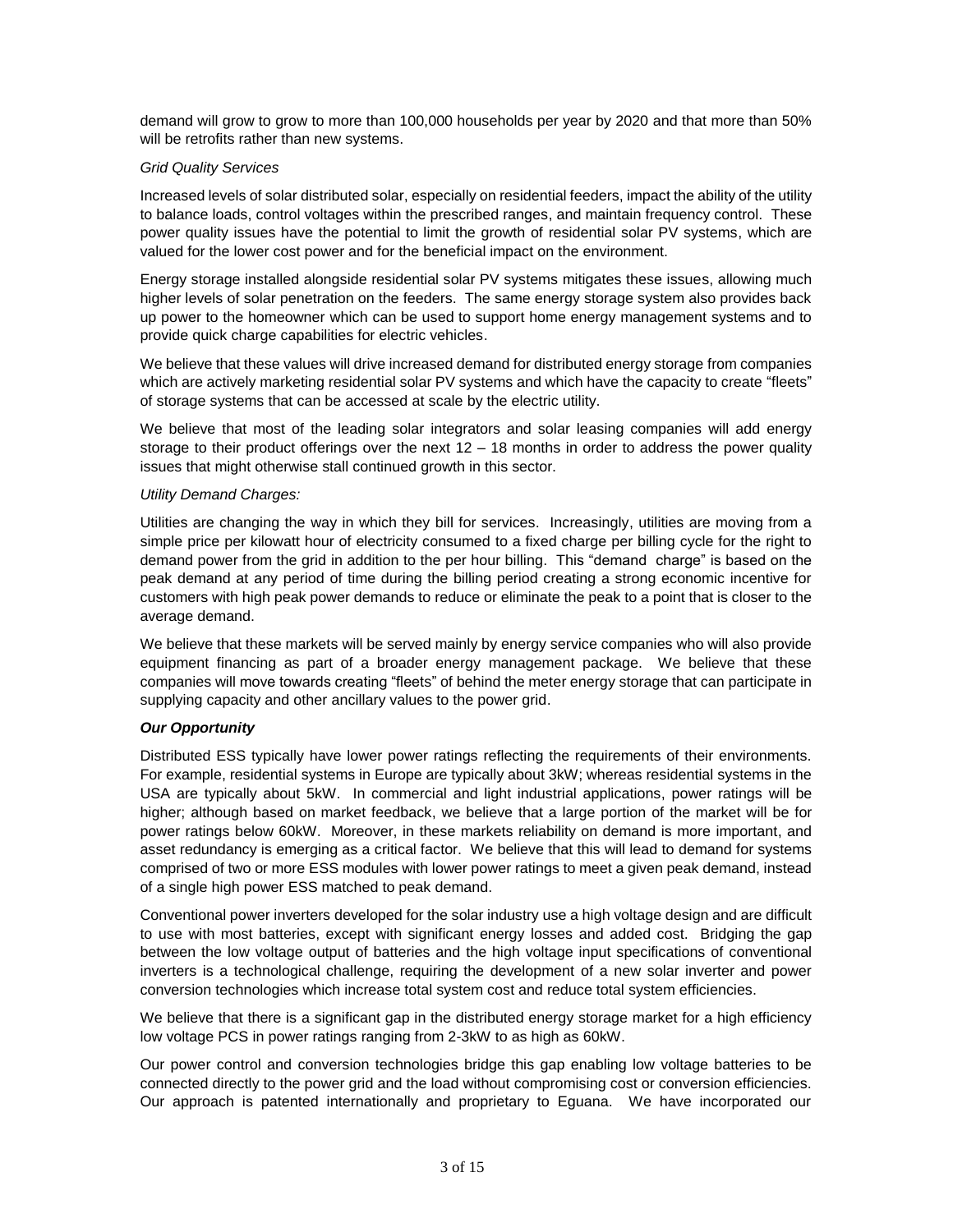technologies in a power control and conversion system ("PCS") which we are marketing under the Bi-Direx name.

Unlike most inverter designs, our Bi-Direx PCS design has an open industry standard control that allows the Bi-Direx platform to be easily configured to work with a wide range of battery technologies in power ratings from 1 kW to 60 kW. We believe we have one of the few battery agnostic PCS in the market; and the PCS with the highest round trip (charging and discharging) conversion efficiencies in its class.

# **Our Strategy**

Our goal is to become the #1 provider of power control and power conversion functionality for smart grid energy storage in power ratings from 2kW to 60kW. We measure this as a 30% market share in each of the target markets. Our strategy to achieve this goal is to work through non-exclusive strategic relationships with companies which have the capability in terms of technology, market presence and channels to move our PCS products in high volume.

Our primary customers include battery manufacturers, electrical utilities, integrators of distributed solar PV systems and energy service companies which have the channels and have developed or acquired the technology gateway ("customer gateway") to interface with the consumer

Our strategy is to deliver a "plug and play" hardware solution that our customers need to connect the batteries to their customers using their own customer gateways. We have three product models each of which uses standard electronics circuits and firmware that are interchangeable for multiple battery technologies and multiple applications including single phase and three phase products.

We have designed our manufacturing model to outsource manufacturing of interchangeable subassemblies to multiple sub-contractors around the world but to locate final assembly and testing of the finished product close to our customers. We are able to quickly ramp production in response to changing demand conditions without significant capital investment in plant and equipment.

Our business model is designed to lever our core competencies in power electronic design and supply chain management to drive revenues in each of the major markets with material increases in capital investment and operating costs. We believe that we can achieve above average earnings on product sales revenues as the industry grows.

# **Operations**

We supply our Bi-Direx PCS functionality under three product models:

# *OEM Sales:*

Our OEM business encompasses sales of critical components needed to provide the power conversion and control functionality of our technology to the manufacturer of integrated energy storage systems. The principal components are the power electronics circuits and embedded firmware, which are delivered as a sub-assembly and the magnetic components. Each is typically manufactured in different locations by us or by our contract manufacturers or suppliers and delivered separately to our customer for integration by the customer at its site.

This model requires a high level of engineering capacity on the part of the customer and continuous support from our engineering group especially for new product development.

# *Bi-Direx Sales*:

Our Bi-Direx business encompasses sales of stand-alone Bi-Direx where the components are assembled by us in an enclosure and supplied to our customers for use with an ESS developed by them. In these applications we take no responsibility for integration of the Bi-Direx PCS into the ESS, although we will typically provide engineering support services for a fee. During the 2014 fiscal period most Bi-Direx PCS sales were to developers of advanced battery technologies to support development and demonstration of the ESS.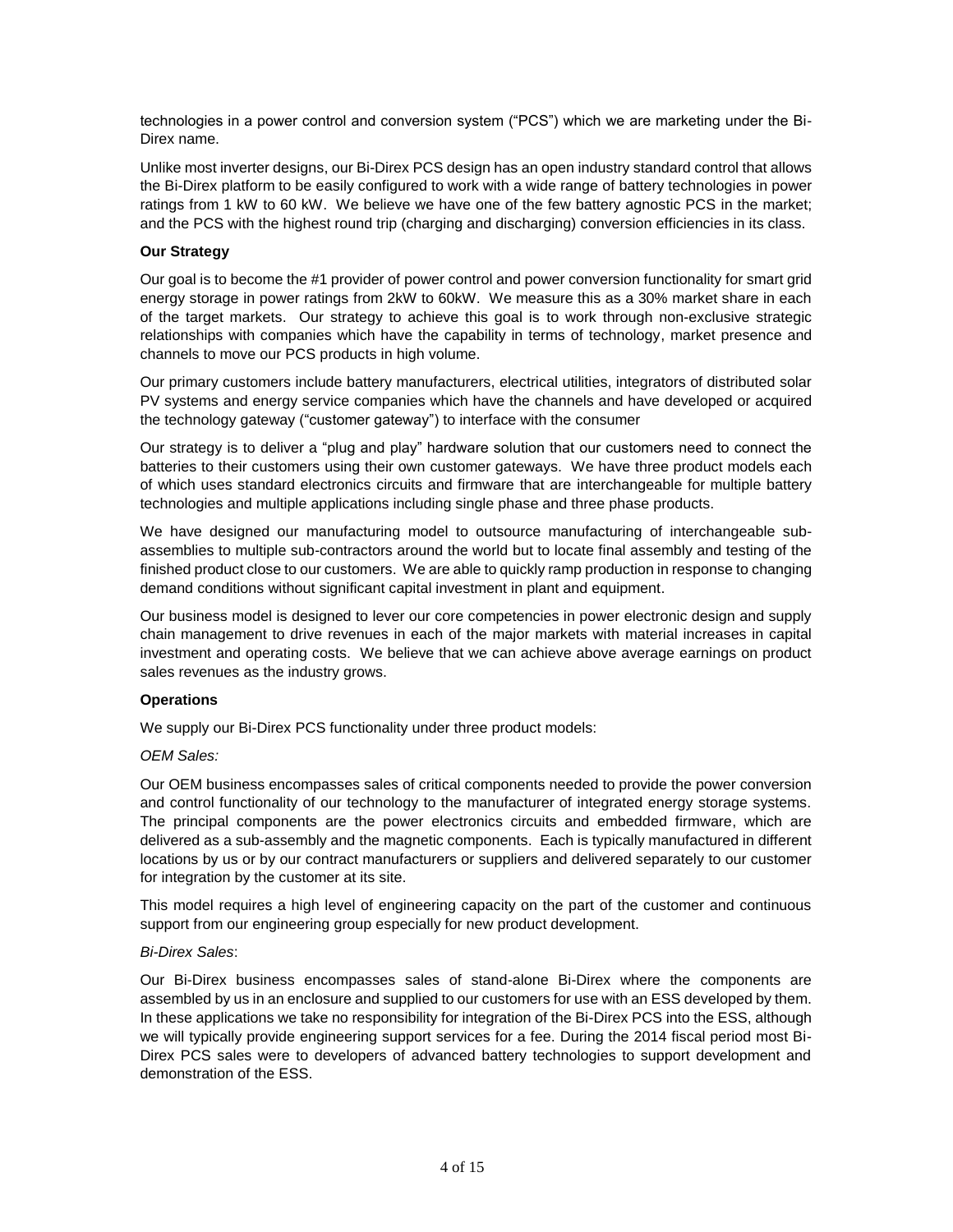# *AC Battery Sales:*

An AC Battery is an integrated and certified combination of the PCS and Battery including the battery management system ("BMS") but excluding the customer gateway or supervisory controller. The AC Battery is turn-key energy storage appliance that requires only a grid connection and a dispatch signal to provide a fully functional and durable energy storage installation. Our go to market strategy for this product model is to certify an AC Battery that can be easily adapted to manage customer selected batteries. We will then manufacture and sell the complete AC Battery minus the batteries to the customer. In some cases, we will also install the battery on behalf of the customer, charging a fee for final assembly and testing.

We manage our operations through a Sales and Operations (S&OP") planning process which updates our assessment of market conditions monthly, measures and aligns our operations across the same period, and adjusts our production and capacity plans to match anticipated changes to the demand mix. We believe our S&OP process enables us to maintain optimal inventory positions, manage capacity and working capital, while minimizing financial risk to the company.

# **MANAGEMENT DISCUSSION OF 2014 OPERATING RESULTS**

# **Overview**

During 2014, we devoted most of our operational and engineering resources towards supporting our primary customer in Europe - Sonnenbatterie GmbH ("Sonnenbatterie") - to bring its suite of products to the German residential solar self-consumption market. This included support for integration of our Bi-Direx PCS sub-assemblies into the finished Sonnenbatterie products, developing product enhancements to simplify and de-risk field installation and developing an integrated supply chain. During this period Sonnenbatterie brought 8 different single phase and three phase products to market based on the Bi-Direx platform. During Q4 '14, Sonnenbatterie successfully introduced the "ECO" - a high volume product targeting middle income homes in Germany.

We use an OEM model for deliveries to Sonnenbatterie delivering the Bi-Direx PCS as three subassembly components – power electronics, transformers and other magnetic components – which are then assembled by Sonnenbatterie at its facility in Wildpoldsried. We manufactured the power electronics subassembly at our facility in Calgary during the first half of the year; but shifted this production to a contract manufacturing facility in Durach, Germany. Transformers and magnetic subassemblies are sourced from Asia and India, based on approved prototyping in North America.

During 2014, we shifted most of our limited business development resources to bringing the Bi-Direx PCS to the USA. Throughout most of this period we initially targeted developers of battery technologies and integrators of distributed systems for micro-grids with a view to establishing Eguana as the technology leader in these sectors. We believe that we were successful, and that most of the industry now recognizes Eguana's technology leadership in the lower power ratings.

More importantly, however, our expectations for the US market changed considerably during 2014. Whereas we entered the year with the view that the residential segment would be limited to high end back up power systems, we now believe that demand will be driven by a combination of grid quality issues and solar self- consumption and will be very much larger than anticipated. These expectations are discussed under the heading "Management's Discussion of 2015 Outlook."

We entered 2014 with a target of beginning commercial sales in Japan by the end of the calendar year (Q1 '15). Japan has disappointed mainly due to changes in the internal market, which saw demand for energy storage flatten as a result of pending regulatory changes. We expect this to change as Japan deregulates its electrical industry in 2016, and we have continued to work on building relationships for that market. In the meantime, we secured Japanese patents on our core technologies and we are in the final stages of certification of the inverter platform for the Japanese market.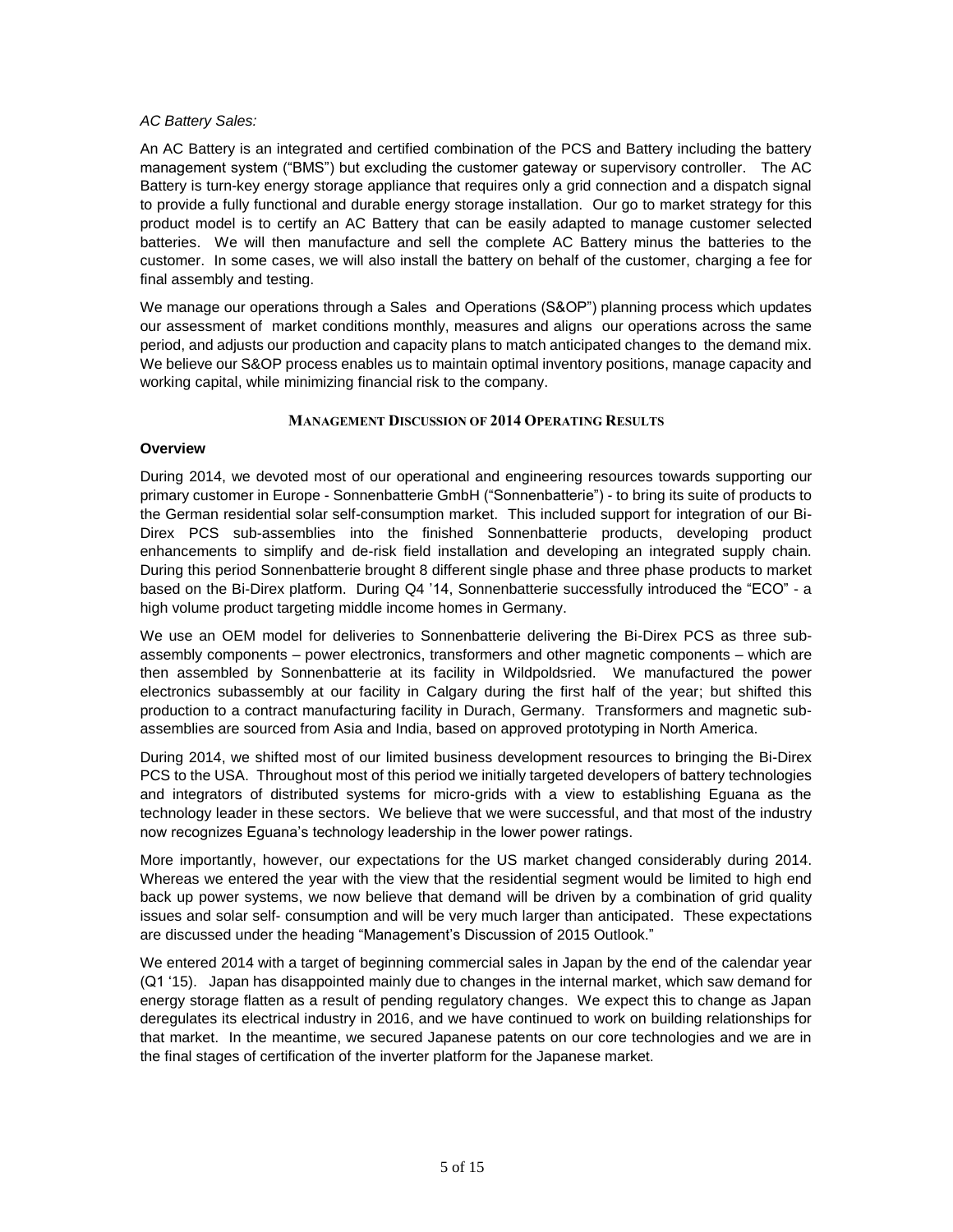#### **New Product Development**

During Q4 '14 and into Q1 '15 we devoted engineering resources to developing two AC Battery platforms for the US market. A 5kW single phase AC Battery targets the residential market; and a 15kW three phase AC Battery targets commercial and light industrial market. Each meets all the smart grid requirements and will be built on a high volume modular approach by a contract manufacturer.

Each platform is agnostic to the battery technology and the final integration process is reduced to a simple software integration between the Bi-Direx PCS control software and the control software of the battery management system.

We also devoted resources to creating greater controls that will limit field installation error, provide protective limits to the potential misuse of the batteries and to reducing manufactured product costs.

#### **Product Sales Revenues and Margins**

Total revenue from product sales and services increased from \$489,349 in Q1 '14 to \$921,639 in Q4 '14 (September 30) totalling \$2,284,764 for the entire year. By comparison, our revenue from product sales and services in 2013 was \$376,526.

Average product margins across the year were below our targets for the European OEM model, although not entirely unexpected, given the volatility of an emerging market and a new product launch. Product margins on sales in the US are in line with industry standards.

Two factors were primarily responsible for lower margins on European OEM sales. First, a change in product mix from that originally negotiated with Sonnenbatterie resulted in a bias in demand toward lower power ratings with lower margins. Second, volatility in demand forecasts during the product launch period required us to expedite deliveries more than anticipated. We chose to absorb expediting costs as an investment in the long term relationship.

We are on track to return product margins for the European OEM model to industry standards with modest price increases and identified product costs reductions. With the completion of an equity raise in Q1 '15, we are also able to invest a modest amount of working capital in long lead time magnetic components to eliminate expediting costs.

# **Operating Costs**

Operating costs have remained on plan and steady year over year, notwithstanding increase shipping volumes and a significant contribution to supporting integration of our Bi-Direx PCS into the Sonnenbatterie product line. Our basic operating model is designed to maintain the low operating costs while we ramp production and drive an increasingly higher earnings to revenue ratio as we grow our business.

- Operating costs were \$725,045 down \$85,170 (11%) from \$810,215 in 2013. These costs are mainly associated with supply chain management related to production for Sonnenbatterie. Included in this amount are salaries and benefits of employees directly allocated to this function, direct costs incurred to support production in Germany and 100% of our COO's compensation.
- Product development costs were \$950,574 in 2014 down \$58,467 (6%) from \$1,009,041 in 2013. Included in product development costs are the cost of test equipment used in the product development process, market analysis in support of new product definition, salaries and benefits of our entire engineering group, and 100% of our CTO's compensation.
- We increased our investment in selling and marketing during 2014 by \$76,674 (16%) to \$548,408 from \$471,734 for the same period in 2013. Included in these costs are salaries and benefits of personnel employed in marketing and customer account relationships travel and costs and costs of trade shows.
- G&A increased by \$230,645 (16%) to \$1,680,469 from \$1,449,824 in 2013. G&A expense consists primarily of salaries, (including the value of stock options for all employees) employee benefits and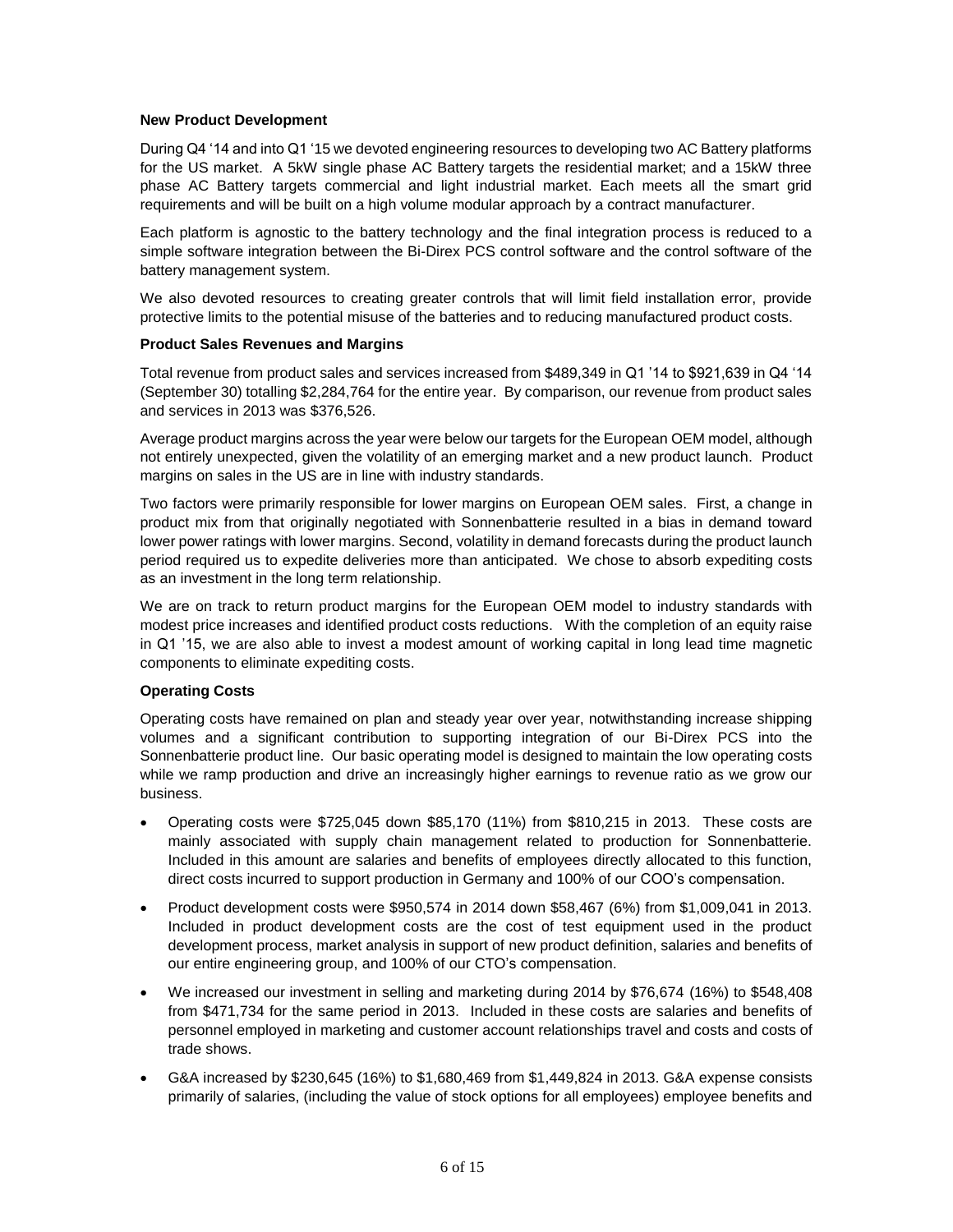overhead expenses that are not otherwise allocated to the earlier categories, including those related to corporate maintenance charges, occupancy, all professional fees, investor relations fees and travel costs.

#### **MANAGEMENT DISCUSSION OF 2015 OUTLOOK**

We expect revenues to continue to track higher in 2015. Revenues for Q1, 2015 are estimated at \$1.35 million even with December shipments at roughly 50% of our average for October and November. We believe that demand for our products during 2015 will come primarily from Sonnenbatterie in Europe with increasing demand from a number of different sources in the United States.

In Europe we will continue to invest resources in product enhancements that will help Sonnenbatterie to grow its customer base and increase market share over its plus 30% market share in 2014.

In the United States we expect demand to come from several different sources:

1. We expect to see increased demand from multiple sources for residential energy storage to address the utility power quality issues identified earlier. We believe that the greatest demand should come from companies offering solar leasing packages as these companies are best positioned to aggregate fleets of storage to address power quality issues. We also have demand from specialty companies targeting the frequency regulation market and conventional integrators of solar PV systems.

Our goal for this segment of the market is to gain at least 30% of the market through direct sales of our AC Battery to solar leasing companies, large system integrators and indirectly through Sonnenbatterie which has indicated that it will have products in the market later this year.

We are well advanced in development and certification of an outdoor rated Bi-Direx AC Battery for Tier 1 Batteries and are targeting commercial production early in Q3 '15.

2. We expect Hawaii to lead US demand for residential storage in 2015. Hawaii is already experiencing grid power quality issues based on high levels of solar penetration for which storage is a solution. Hawaiian Electric Company ("HECO") recently announced changes to its pricing structure for surplus solar electricity generated by residential systems to reduce the amount paid for solar delivered to the power grid. If accepted by the State regulatory authority we believe it will lead to increased demand for energy storage systems on the European self-consumption model as Hawaii has very high utility electricity pricing.

HECO has also announced 1,000 pilot solar storage projects for the Hawaiian Islands. We have announced a contract to supply Bi-Direx to E-Gear LLC a Hawaii based company; and our expectation is that we will play a role in providing Bi-Direx PCS for these systems. We believe that HECO's experience will be closely watched by other US utilities and regulators especially in California which is seeing some of the same imbalance issues as HECO on many residential feeders across the State.

3. We have visibility on demand from energy services companies for AC Batteries in lower power ratings (15kw to 60kW) for commercial and light industrial applications to reduce utility demand charges though behind the meter peak shaving.

Our strategy is to deliver a 15kW factory built module which will have an installed cost that is lower than custom engineered systems in higher power ratings. System reliability is critical in this application and we believe that the market will favor the redundancy of two or more factory built modules to meet a given power rating over a single custom engineered system designed to precisely match the peak

Our goal in this segment is to supply 30% of the total market with AC Batteries designed for multiple Tier 1 batteries. We are well advanced in development and certification of a 15kW AC Battery for Tier 1 lithium batteries with targeted deliveries in Q3 '15.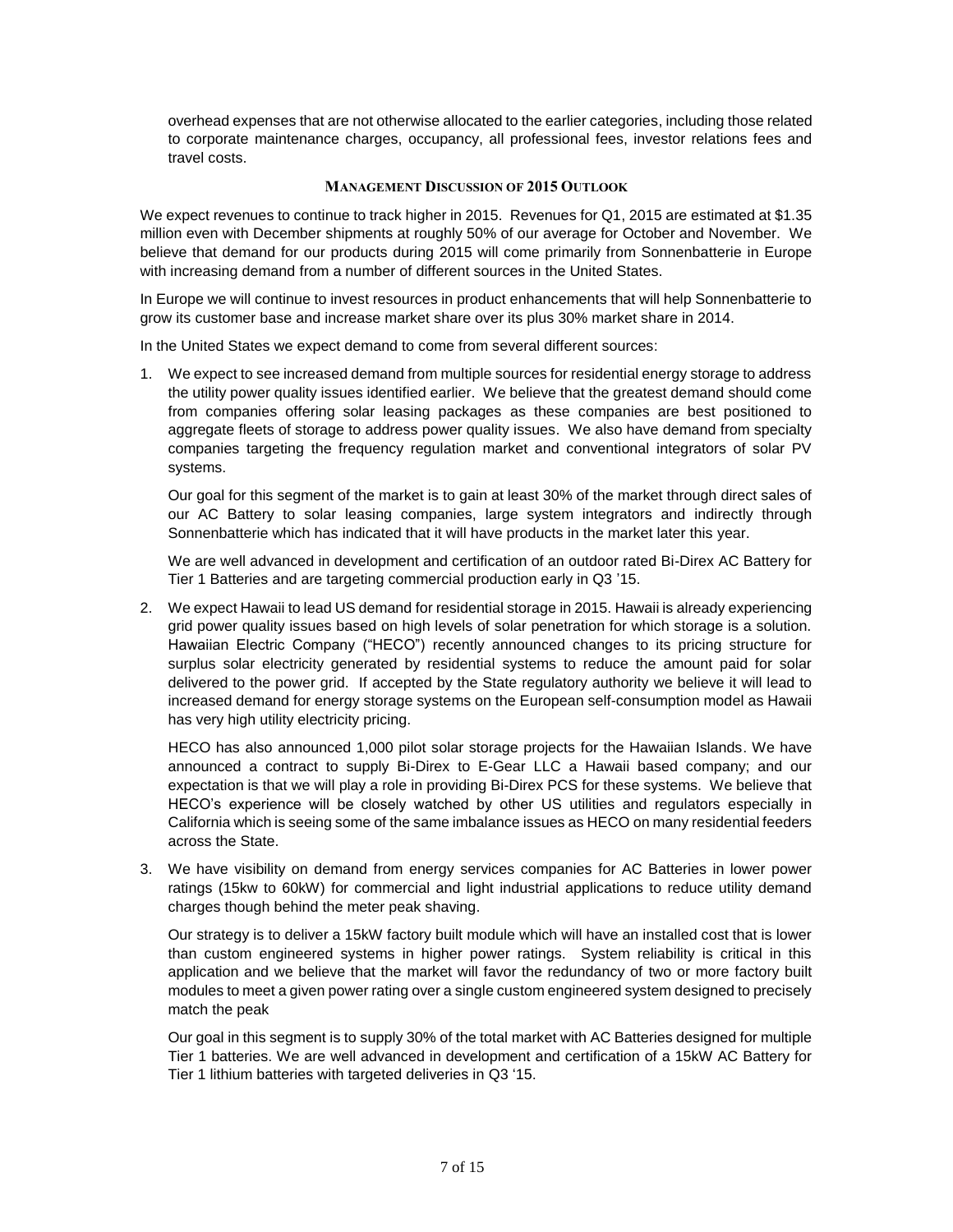4. Several flow battery manufacturers are working with multiple Bi-Direx PCS solutions to create products for this market in higher power ratings and we expect to see demonstration projects during 2015 and commercial demand in 2016.

#### **MANAGEMENT DISCUSSION OF FINANCIAL RESULTS**

#### *SUMMARY OF SIGNIFICANT ACCOUNTING POLICY CHOICES*

Our significant accounting policies have been disclosed in note 4 of the annual audited consolidated financial statements.

#### *Net Loss and Comprehensive Loss*

Our Net Loss for the year ended September 30, 2014 was \$7,147,276 a decrease of \$1,109,742 over the Net Loss of \$8,256,988 in 2013. The Net Loss is impacted materially (44%) by Non-cash items tied to the financial reporting of our First Preferred Shares which have been converted to common shares and participating royalty debentures under IFRS Accounting Standards. Most of these items are not expected to recur in 2014.

Excluding the non-cash items the Net Loss for 2014 was \$3,495,252.

Non-cash items impacting the Net Loss were

- i. Accretion of \$1,525,161 in respect of the 8% annual dividend on First Preferred Shares that was not declared or paid. Under the terms of the First Preferred Shares the 8% dividend preference was added or "accreted" to the amount to which the holder of First Preferred Shares is entitled on redemption or on liquidation of the Company. Accreted dividends also adjust the conversion ratio of the First Preferred Shares to increase the number of common shares issued on the conversion by an amount equivalent the number of common shares that would be issued if the accreted amount was paid in common shares are the closing price on the day before the notice of conversion. Accreted dividends are characterized as interest under IFRS accounting standards and are a charge to Earnings.
- ii. A non-cash loss of \$460,933 was recognized during the year as a result of the removal of the mandatory 5 year redemption feature of the First Preferred Shares. The calculation of gain or loss on such event is mandated by rules specified in IFRS accounting standards.
- iii. An increase in the warranty provision by \$25,579 to \$137,579 to reflect increased sales of the BI-Direx PCS. Warranty provisions are an estimate of potential failure and are adjusted each year based on experience with the product and the number of units under warranty in the year
- iv. Under IFRS accounting standards notional interest is accrued or "accreted" on the participating royalty debenture using by a complex formula aimed at identifying the value of embedded derivatives based on the Company's forecast revenues. The amount accreted for the year ended September 30, 2014 was \$465,626 (\$148,896 at September 30, 2013) although the actual interest paid, including the percentage paid based upon revenue, was in fact \$186,249 (September 30, 2013 - \$41,142).
- v. An adjustment of the value of embedded derivatives the calculation of which is mandated by IFRS Accounting Standards resulting in a non-cash loss gain of \$234,310 during 2014.
- vi. Accrued non cash interest on the Energy Northwest obligation in excess of actual payments of US\$7,000 was \$13,785 for the year ending September 30, 2014.

# *Sales and Gross Margin*

Total revenue from product sales and services increased from \$489,349 in Q1 '14 to \$921,639 in Q4 '14 (September 30) totalling \$2,284,764 for the entire year. By comparison, our revenue from product sales and services in 2013 was \$376,526.

Average product margins across the year were below our targets for the OEM model, although not entirely unexpected, given the volatility of an emerging market and a new product launch. While product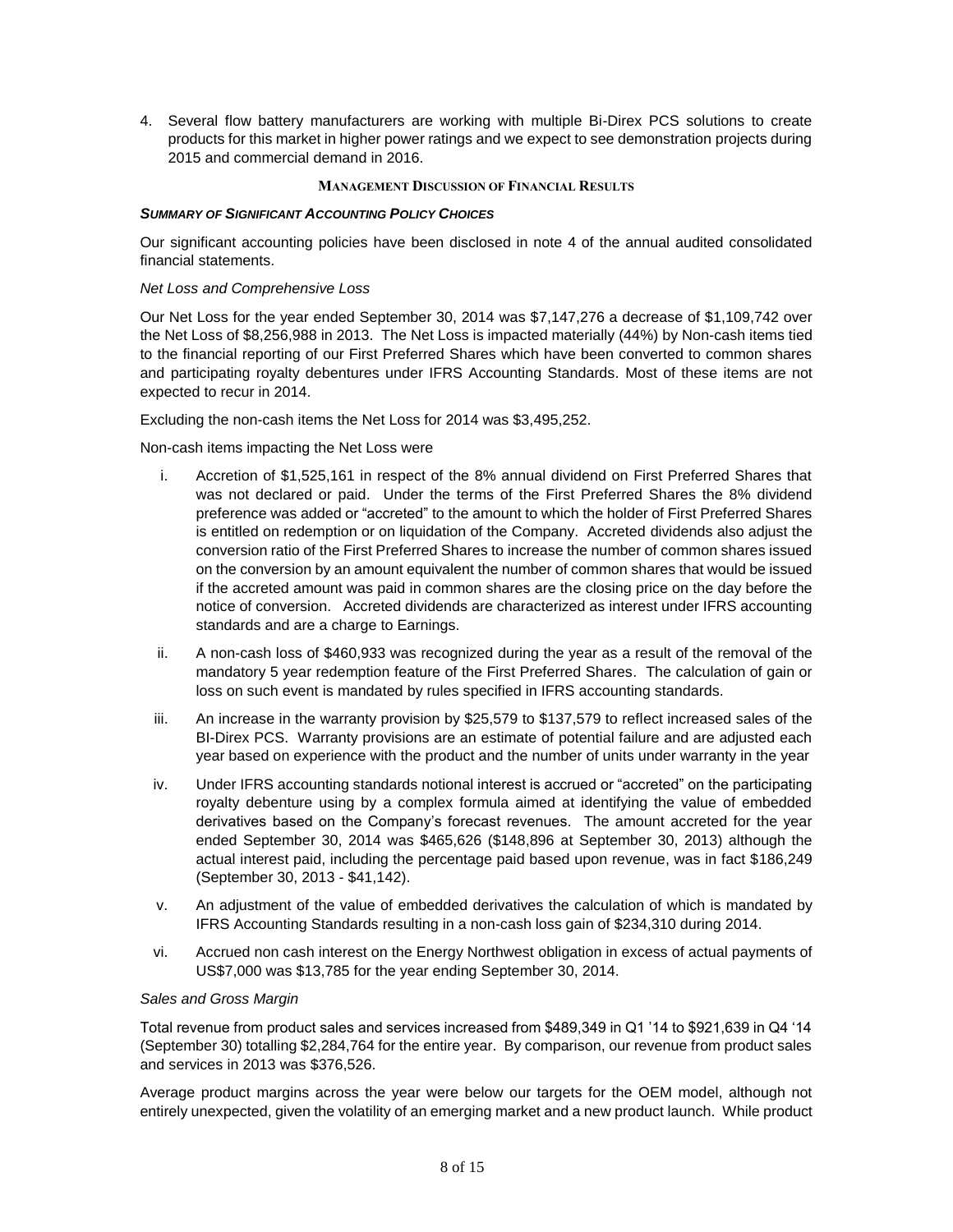margins on sales in the US including OEM model sales are in line with industry standards, the volumes were not consequential in affecting total margins.

Two factors were primarily responsible for lower margins on OEM sales in Europe. First, a change in product mix from that originally negotiated with Sonnenbatterie resulted in a bias in demand toward lower power ratings with lower margins in the second half of the year. Second, volatility in demand forecasts during the Sonnenbatterie product launch required us to expedite deliveries more than anticipated. We chose to absorb expediting costs as an investment in the long term relationship.

We are on track to return product margins for the OEM model to industry standards with modest price increases and identified product costs reductions that are targeted to take effect during our Q3 '15. With the completion of an equity raise in Q1 "15, we are now able to invest a modest amount of working capital in long lead time magnetic components to eliminate expediting costs.

|                                             | 2014             |                  |                 |                  | 2013               |                  |                  |                  |
|---------------------------------------------|------------------|------------------|-----------------|------------------|--------------------|------------------|------------------|------------------|
|                                             | Qtr 4            | Qtr 3            | Qtr 2           | Qtr 1            | Qtr 4              | Qtr 3            | Qtr 2            | Qtr 1            |
| Sales                                       | 921,639          | 477,419          | 396,357         | 489,349          | 243,778            | 15,819           | 46,768           | 70,161           |
| Net<br>(loss)                               | (3,070,3)<br>91) | (1,536,3)<br>77) | (489, 28)<br>6) | (2,051,2)<br>22) | (3, 497, 2)<br>88) | (1,843,6)<br>02) | (1,276,2)<br>47) | (1,639,8)<br>51) |
| Per<br>share $-$<br>basic<br>and<br>diluted | (0.06)           | (0.05)           | (0.02)          | (0.08)           | (0.16)             | (0.09)           | (0.06)           | (0.08)           |

*Summary of Quarterly Results*

*Summary of Annual Information*

|                                    | 2014          | 2013          |
|------------------------------------|---------------|---------------|
| Revenues                           | 2,284,764     | 376,526       |
| Net loss                           | (7, 147, 276) | (8, 256, 988) |
| Per share $-$<br>basic and diluted | (0.22)        | (0.39)        |
| <b>Total assets</b>                | 3,842,305     | 2,930,111     |
| Non-current<br>liabilities         | 1,870,595     | 4,823,560     |
| Declared<br>dividends              |               |               |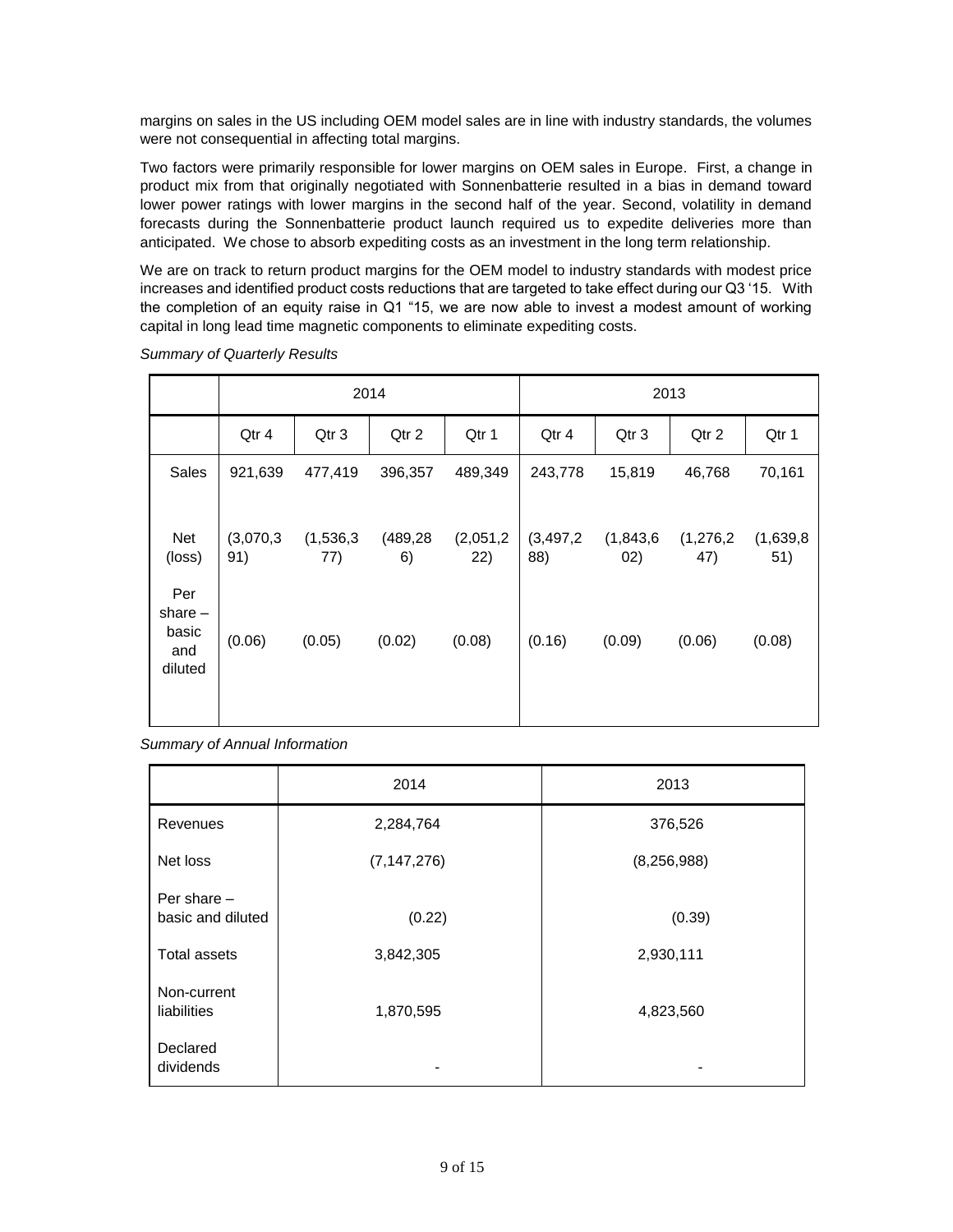#### *Liquidity and Capital Resources*

Liquidity, as measured by working capital, was decreased by \$4,179,517 to (\$5,342,364) at September 30, 2014 by comparison to (\$9,521,881) at September 30, 2013. Of this amount \$4,244,514 was attributable to the removal of the mandatory redemption provisions of the First Preferred Shares during the year. Under IFRS accounting standards we are required retain a current liability of \$4,244,514 in respect of the accreted dividend component of the First Preferred Shares since the Company can be obliged at any time to issue common shares on conversion having a market value equal to the accreted amount.

Excluding the current liability in respect of the accreted dividend component of the First Preferred the adjusted working capital would have been (\$507,850) on September 30, 2014. The components of the adjusted working capital are cash of \$55,960, component inventory totaling \$1,081,191, prepaid expenses and deposits in the amount of \$303,881, which are mainly accrued finance costs and accounts receivables and advances in the amount of \$1,692,733.

Accounts payable and accrued liabilities at September 30, 2014 were \$2,143,965 compared to \$2,102,512 at September 30, 2013.

With support from Doughty Hanson in the form of a Standby Equity Commitment, the Company has an operating line with HSBC Canada in the amount of \$1.5 million. As of September 30, 2014 the outstanding balance on the operating line was \$955,104**.** Interest on the operating line is HSBC prime rate plus 3% effective December 1, 2012.

Subsequent to year end, the Company raised total gross proceeds of \$5.131 million through a private placement of 16,057,903 million Units consisting of one common share and one half common share purchase warrant and 314 EGT Markets Limited Partnership Units. See Note 32 of the consolidated financial statements for additional information.

#### *Off Balance Sheet Items*

The Company has no off-balance sheet financial commitments other than the commitments for operating leases for premises, and consulting, service agreements, which have been disclosed in the note 28 to the Financial Statements.

# *Related Party Transactions*

As disclosed in the consolidated financial statements (Note 22), the Company had the following related party transactions:

Included in general and administrative expense is salaries and benefits for key management personnel and directors of \$378,887 for the year ended September 30, 2014 (2013 - \$337,979) and share based compensation of \$30,319 for the year ended September 30, 2014 (2013 - \$30,883). Included in operations expense are salaries, consulting fees and benefits for key management personnel and directors of \$198,000 for the year ended September 30, 2014 (2013 – \$194,000).

Financing costs of \$74,091 for the year ended September 30, 2014 (2013 - \$15,361) related to the debentures and Series 15 First Preferred Shares held by key management personnel and directors are included in the statement of loss. Interest payments amounted to \$15,848 (2013 - \$3,910) for the year ended September 30, 2014.

Included in accounts payable and accrued liabilities is \$122,476 (September 30, 2013 - \$139,421) due to directors and members of key management personnel.

In April 2013, key management personnel and directors subscribed for \$80,000 of First Preferred Shares Series 15 and received 96,000 detachable warrants valued at \$6,432 (See Note 14 of the consolidated financial statements for additional information).

Key management personnel and directors subscribed for \$240,000 of the debentures (Note 13) issued in August 2013 and paid \$210,000 as a result of the initial discount. They also received 72,000 shares valued at \$26,640 and 48,000 warrants valued at \$3,880.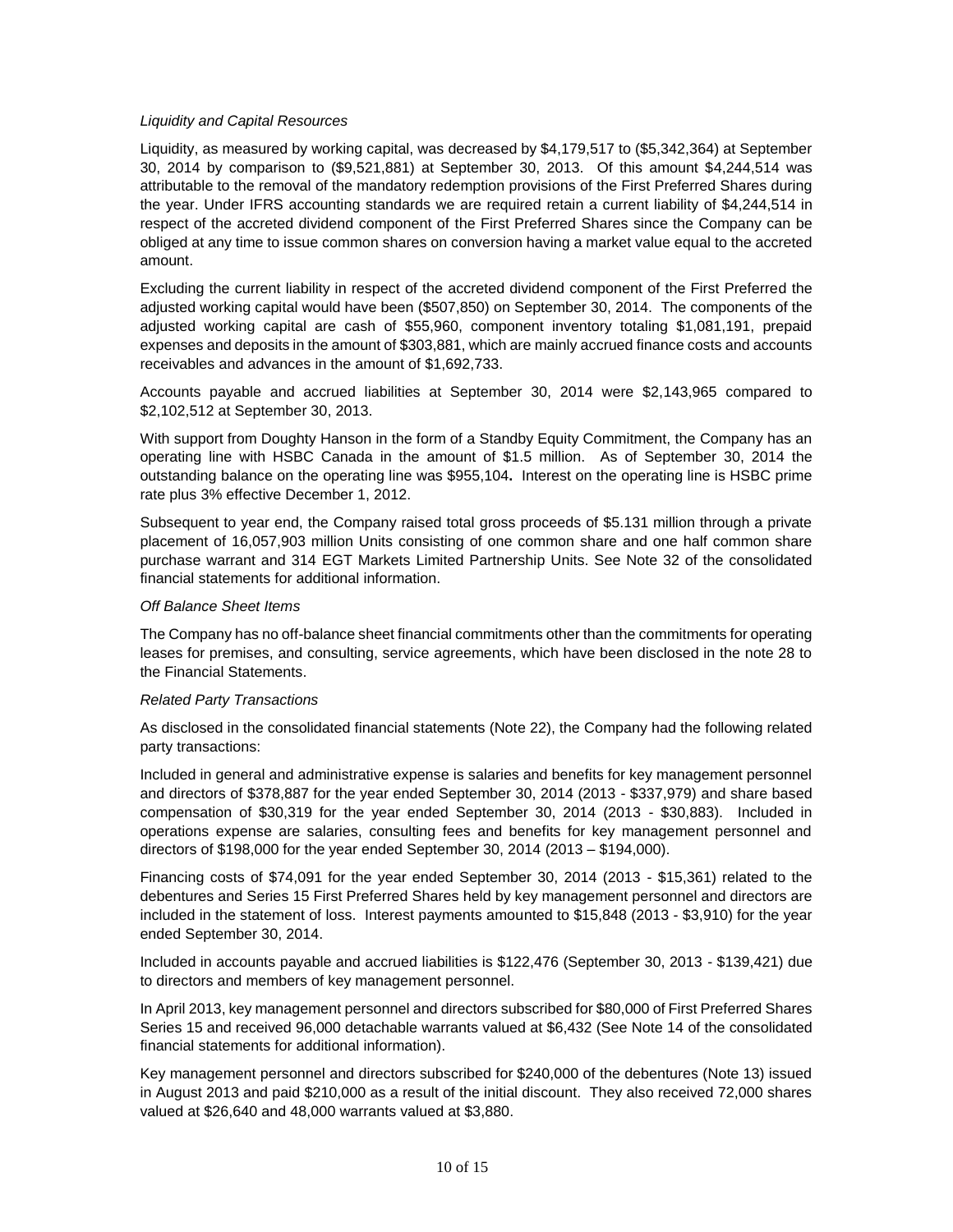Key management personnel and directors subscribed also subscribed for \$330,000 of the unit issuance in December 2014 (See subsequent event Note 32 of the consolidated financial statements for additional information).

Revenue and expense transactions are in the normal course of operations and were based on the exchange value of the service provided, which approximates those amounts of consideration with third parties.

# *Disclosure of Outstanding Share Data*

As at January 28, 2015, 83,207,236 common shares were outstanding. In addition, common share purchase warrants, representing the right to acquire 17,441,356 common shares at an average exercise price of \$0.38 per share (See Note 18 of the consolidated financial statements for additional information). The Company had employee stock options outstanding entitling the holders thereof to acquire up to 3,079,519 common shares of which options to acquire common shares up to 1,369,372 had vested. The weighted average exercise price of the vested options is \$0.36 per share.

The conversion ratio for First Preferred Shares includes a fixed conversion on the initial redemption price and a variable conversion of unpaid dividends accrued to the date of conversion. The unpaid dividend conversion price is based on the closing price of the common shares on the day prior to the conversion. In order to determine the number of shares that are convertible to common shares for unpaid dividends, the Company uses the closing share price on the day prior. In December 2014, the Company issued 27,986,575 common shares on the conversion of all remaining outstanding series of preferred shares, except one (1) Series 8 First Preferred Share, on the date of conversion. The one Series 8 First Preferred Shares is owned by DHTV and is tied to the Investor Rights Agreement between the Company and DHTV

The conversion included accreted dividends of \$4,248,047 that were also converted into common shares.

# *Financing Costs*

A substantial portion of the financing costs recognized in the year are non-cash, in that the cost is accrued, but is not paid. The largest component represents 8% dividends on First Preferred Shares which are "accreted" and added to the redemption value of the Preferred Shares. In prior years, the largest portion of non-cash financing costs was the provision for the potential liability to compensate Energy Northwest for contributions made to the Company in developing its step wave power converter. Based on the development of the STX platform management determined that there was no possibility that the Company would be required to make any payments to Energy Northwest in excess of the minimum annual payment of \$7,000US.

Accretion accrued for the First Preferred Shares was \$1,525,161 for the year ended September 30, 2014 compared to \$2,943,816 for the same period in 2013. Interest accreted for the participating debentures issued in 2012 and 2013 was \$465,626 for the year ended September 30, 2014 (\$148,896 at September 30, 2013). The interest paid, including the percentage paid based upon revenue, was \$156,769 (September 30, 2013 - \$113,652).

Amortization of the financing costs associated with the Standby Equity agreement with Doughty Hanson was \$263,082 compared to \$281,941 for the year ended September 30, 2013. Accretion of the obligation to repay government contributions to research and development was \$50,715 compared to \$48,155 for the year. Interest on the Energy Northwest obligation was \$13,785 for the year ending September 30, 2014.

The debentures and the government grant obligation are adjusted on a quarterly basis to reflect the Company's current forecast and the result that has on the amounts payable under these agreements. As a result of a more positive future forecast post 2014, the fair value of the embedded derivative associated with the debentures has increased resulting in a loss of \$234,310 to the Company. Interest on bank debt was \$37,187 for the year ending September 30, 2014 as compared to \$68,596 for the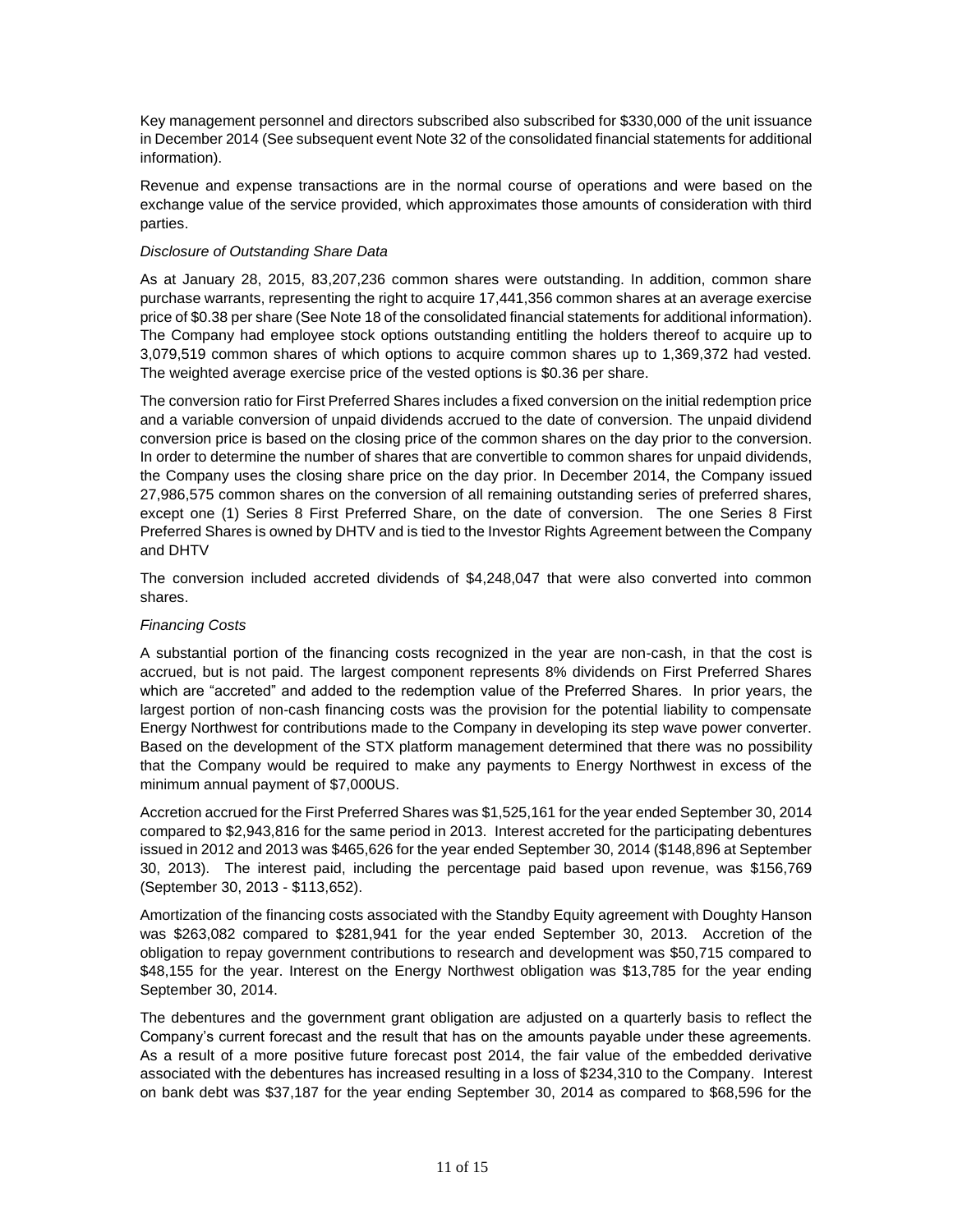same period in 2013. This decrease of \$31,409 is as a result of reducing the amount outstanding on the bank debt

# *Foreign Exchange*

Our contract manufacturing is priced in U.S. dollars and in Euros, as is the custom in the electronics industry but our sales are priced in Canadian dollars, Euros and US dollars. As a result we are exposed to fluctuations in the Canadian dollar value relative to the U.S. dollar and the Euro. We do not hedge these exchange risks and have no plans to do so until our volumes are more stable.

#### **RISKS AND UNCERTAINTIES**

#### *Going Concern*

The consolidated financial statements were prepared on a going concern basis. The going concern basis assumes that the Company will continue its operations for the foreseeable future and will be able to realize its assets and discharge its liabilities and commitments in the normal course of business.

At September 30, 2014, the Company had not yet achieved profitable operations since its inception and had accumulated a deficit of \$36,614,985 (2013 - \$31,594,506). Also, after taking into account, the noncash obligation in respect of accreted dividends on First Preferred Shares, the Company recognized a cash flow deficiency from operations in 2014 of \$4,138,419 (2013 - \$2,505,782).

Whether and when the Company can attain profitability and positive cash flows from operations is uncertain. The lack of profitable operations and cash flow deficiency may cast significant doubt on the Company's ability to continue as a going concern. The ability to continue as a going concern is dependent on completing equity or debt financings or generating profitable operations in the future in order to meet liabilities as they come due and enable the Company to continue operations. The ability to continue as a going concern may also be adversely impacted by the loss of customers and falling sales per customer.

To address these concerns, the Company has since September 30 2014, converted all First Preferred Shares to common shares to remove the current liability of \$4,244,514 from the working capital calculation. It also raised \$5.13 million of gross proceeds through the issuance of common shares, common share purchase warrants and EGT Markets Limited Partnership Units.

#### *Operating Losses*

We are in the growth phase of our business and are subject to the risks associated with early stage companies, including uncertainty of revenues, markets and profitability, and the need to raise additional funding. As is common with companies at this stage of development it is likely that marketing and operating costs will exceed net sales revenues during the product launch period. Our business and prospects must be considered in light of the risks, expenses and difficulties frequently encountered by companies in the early stage of development, particularly companies in relatively new and evolving markets.

#### *Market Acceptance*

Market acceptance of our products represents a challenge for the Company. While the competitive advantages to the solar industry and the energy storage sector are material our small size and limited financial resources is a deterrent to customers. We are adjusting our strategy to address this risk through OEM, private labelling and/or licensing relationships which will provide better access to the market and alleviate customer concerns.

We believe that the most significant factors that affect our financial performance and results of operations are as follows:

#### *Demand for Distributed Solar Generation in Residential Markets*

A significant portion of the demand for our products assumes that demand for distributed solar in residential markets will continue. Historically demand for solar power has been incentivized by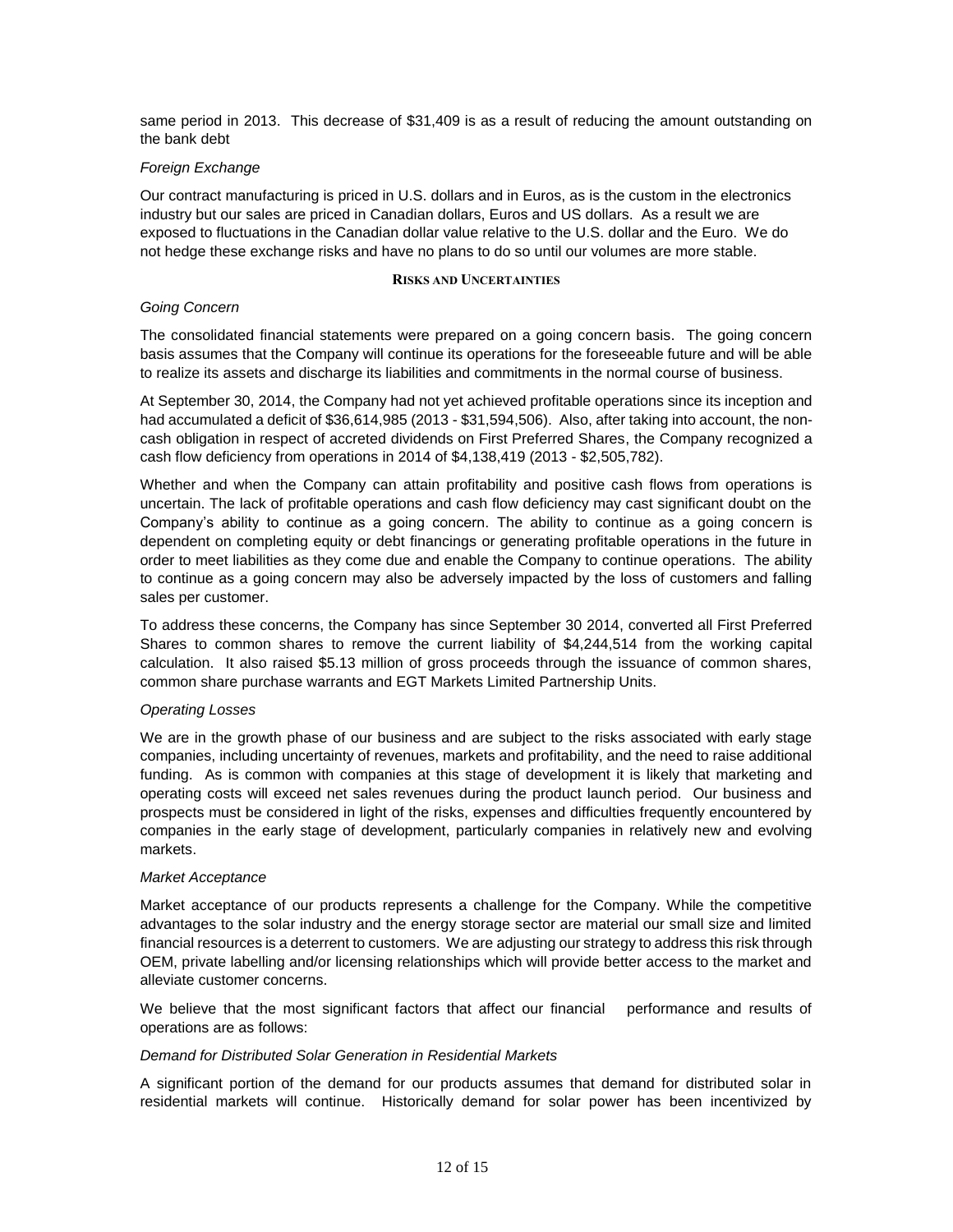government pricing policies for solar electricity capital grants and tax credits. We believe that this period is coming to an end and solar must compete on basic economics. In particular US residential markets are highly geared to tax equity financings based on a 30% federal tax credit which is due to reduce to 10% at the end of 2016. We believe, as do many analysts, that solar is competitive in many high density markets and that solar especially solar in residential markets will continue to grow at rates that are similar to the past 3 years.

This may not occur and if not, demand growth will likely be slower than anticipated for energy storage connected to new systems. There is evidence of this in Germany where new solar installations have slowed as incentive pricing (feed in tariffs) has been removed.

#### *Differentials in Between Electricity Prices on the Power Grid and the Cost of Solar Electricity*

A significant part of our business is tied to the large spread between the cost of solar electricity and the price that must be paid for electricity from the utility. We believe that the number of markets where this situation is operative will continue to grow with a commensurate growth in demand for energy storage to reduce consumer electricity costs. For example EUPD a German research firm is predicting demand for energy storage will continue to grow despite the slowing or new installations with more than 50% of demand coming for retrofits to existing systems by 2016. As guaranteed feed in tariff contracts begin to expire and homeowners receive only a fraction of the price under current pricing regime, we believe that demand for storage will expand

# *Continuation of Net Metering Policies for US residential markets*

Net metering has been a significant incentive in driving growth in US residential solar markets and there is growing pressure to change the pricing structure on net metering in order to dampen demand. While changes to net metering will likely reduce demand for new solar PV, as it has in Germany, the changes will make solar self-consumption a much more attractive alternative in market with high residential electricity prices.

# *Competition and Technological Change*

Because we are in a highly competitive market, we may not be able to compete effectively in these markets, and we may lose or fail to gain market share. We face a large number of competitors, many of whom are larger and have greater resources than us, and we expect to face increasing competition in the future. Our competitors may develop products based on new or proprietary technology that have competitive advantages over our products.

Many of our current and potential competitors have longer operating histories, larger customer bases, greater brand recognition and significantly greater financial, sales, marketing, technical and other resources than we do. Our competitors may enter into strategic or commercial relationships on terms that increase their competitiveness. These competitors may be able to respond more quickly to changing customer demand, and devote greater resource to developing, marketing, and selling their products than we can.

Our business model is also highly dependent on market acceptance of the value propositions for our technology. Even if we are successful in gaining market acceptance for our value propositions, there is always the possibility that one of more of our competitors will develop new technology which enables the same value propositions at the same or better cost than we are able to achieve and our business would be adversely affected. It is also possible that one or more of our competitors will attempt to copy our approach and challenge the validity of our patents. While we believe that our patents and other intellectual property are defensible, there is no assurance that a court will not find to the contrary, negatively impacting the value of Eguana.

#### *Manufacturing Cost Targets*

Our business model assumes that we will be able to use our low manufactured cost and our strategy of selling proprietary electronics sub-assemblies and AC Batteries to penetrate target markets. Delays in reaching adequate rates and efficiencies in production could impair the profitability of our products. Our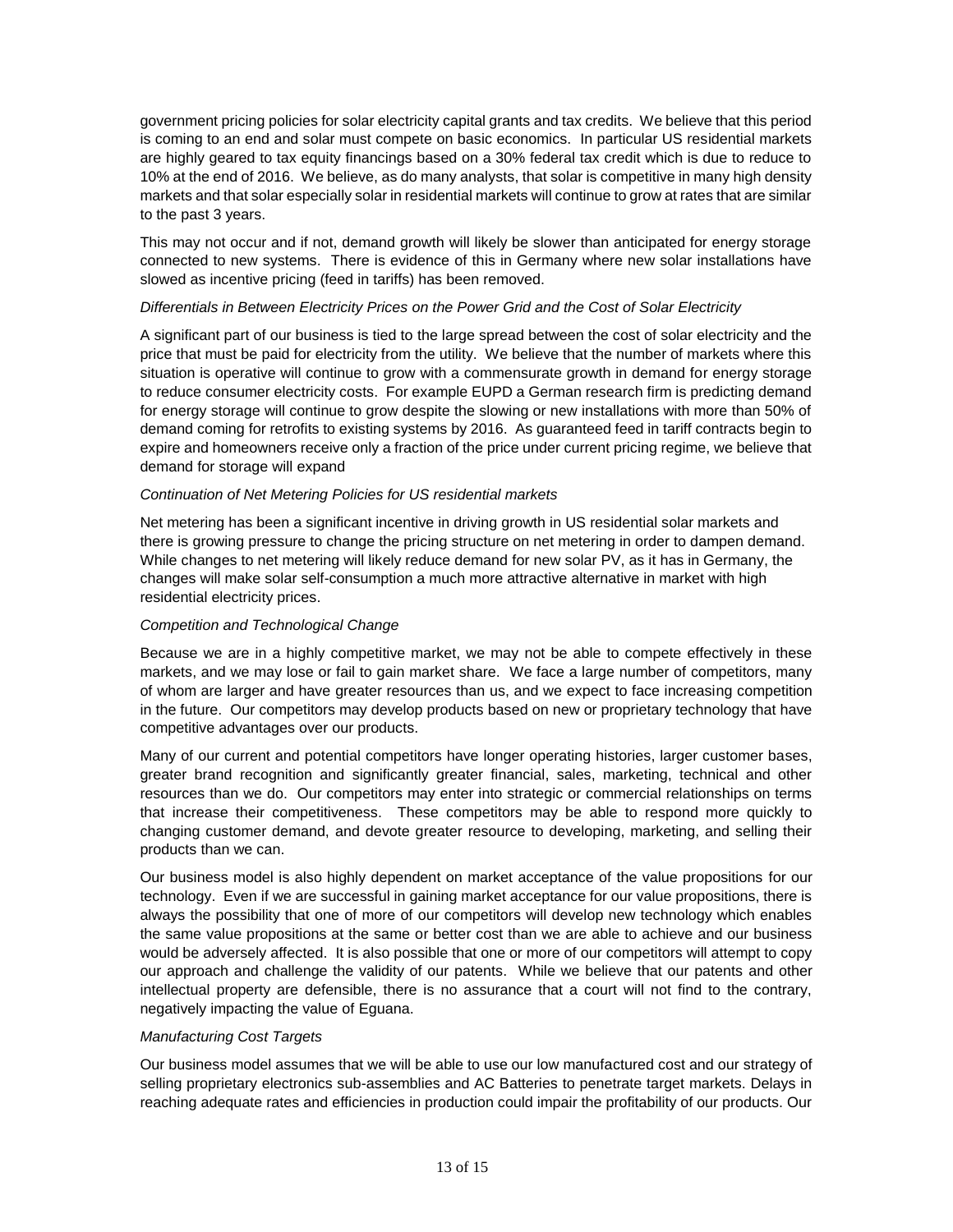ability to produce products that are cost effective depends on reaching efficient production levels. In addition, our production process results in the wasting of materials and supplies which must be minimized to produce cost effective products.

The failure to reach adequate production levels and efficiencies would impair our ability to profitably market our products and would have a material adverse effect on our business, results of operation and financial condition. We cannot control the cost of our raw materials. Our principal raw materials are copper and steel. The prices for these raw materials are subject to market forces largely beyond our control and have varied significantly and may vary significantly in the future.

We may not be able to adjust our product prices, especially in the short-term, to recover the costs of increases in these raw materials. Our future profitability may be adversely affected to the extent we are unable to pass on higher raw material or reduce our costs to compensate for such changes.

# *Operation and Supplier Risk*

At our stage of development, there is a greater than normal exposure to the risk that critical components will not be available on a timely basis, negatively impacting our ability to meet delivery commitment on sales contracts. Also, with new products there is also a greater risk of failures in quality control, a risk that is increased by the limited resources of the Company. There is also a risk that long lead times for critical components may affect production lead times. Where possible, we address these risks by ensuring multiple sources and working closely with our suppliers through the demand planning cycle and actively monitor critical component suppliers and in some cases invest to secure longer lead time items.

# *Dependence on Customers*

Our strategy depends heavily on the ability of our customers to develop markets for their products into which our products are integrated. This risk is exacerbated by our strategy of focusing on applications where our technology makes a material difference to the outcome. This tends to limit the number of customers and in some cases bias the customer selection to new companies with emerging technologies or products which need our technology. We balance this risk by partnering closely on the demand planning, limiting our supply chain investment and securing financial commitments from our customers in the form of deposits and or letters of credit

# *Foreign Exchange*

Most of our product sales are and will for the foreseeable future be made in Euros or in US dollars; whereas most of our production costs are incurred in US dollars. To date we have not hedged these transactions except in the form of cash deposits on sales and for the cost of production, and we have no immediate plans to do so. As a result there is a risk that margins will be reduced due to adverse changes in these currencies relative to the Canadian dollar.

While the risks of these actions are mitigated by our contract manufacturing strategy which enables us to easily change where we manufacture products there can be no assurance that the various government licenses and approvals or amendments thereto that from time to time may be sought will be granted at all or with conditions satisfactory to the Company or, if granted, will not be cancelled or will be renewed upon expiry or that income tax laws and government incentive programs relating to the Company's business, and the solar energy industry generally, will not be changed in a manner which may adversely affect the Company.

# *Attracting and Retaining Key Personnel*

Our future prospects depend to a significant extent on the continued service of our key executives. Furthermore, the Company's continued growth and future success depends on its ability to identify, recruit and retain key management and engineering personnel. The competition for such employees is substantial and there can be no assurance that the Company will be successful in identifying, recruiting or retaining such personnel. If any of these events occur, it may have a material adverse effect on the